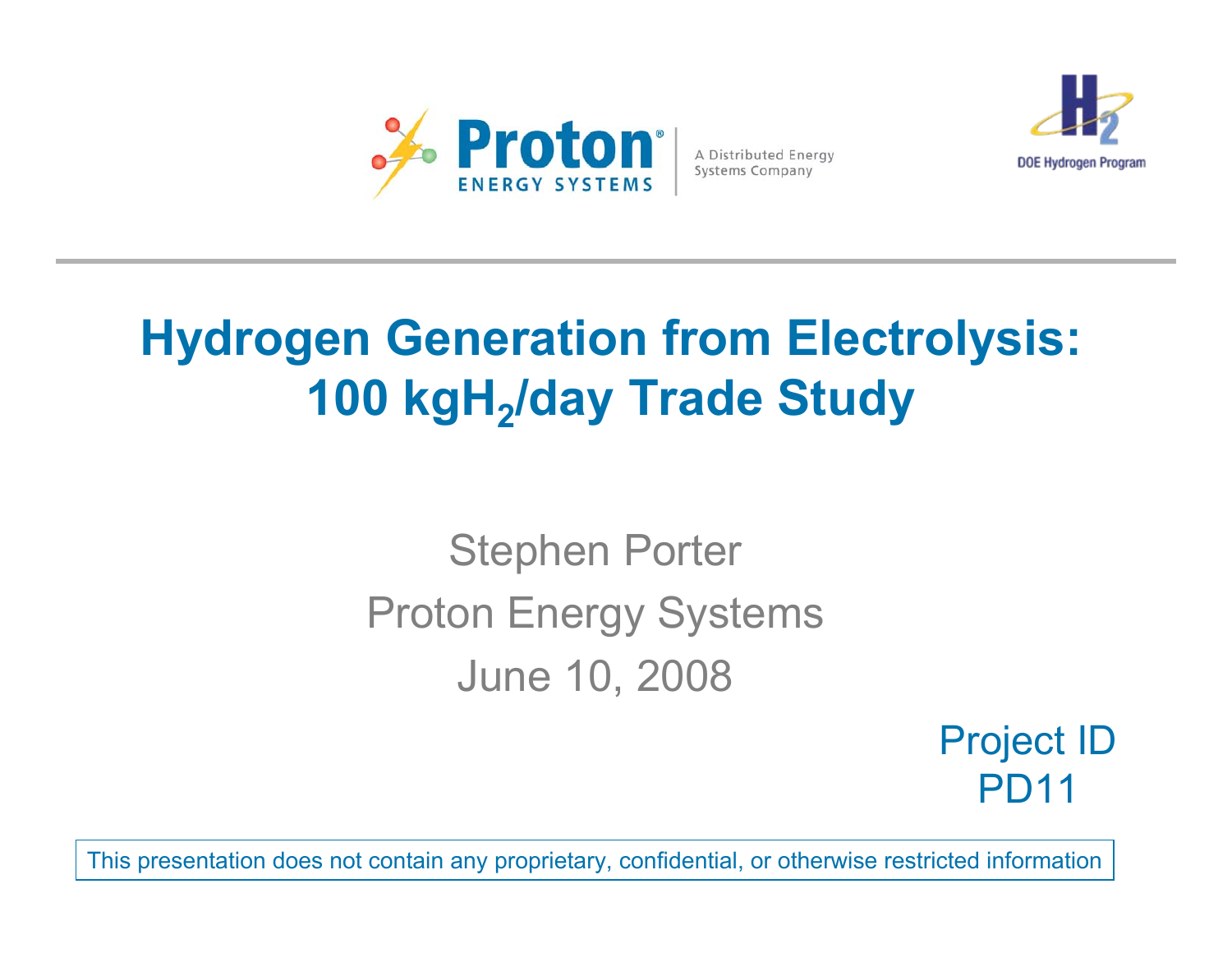## **Overview**

#### **Timeline**

- $\bullet$ Current Phase May 2007
- •Project End April 2008
- $\bullet$ 100% Complete

#### **Budget**

- • Total project funding \$2.2M – 50% Cost Share
- $\bullet$ \$760K DOE Funding for FY07

#### **Barriers**

- •G. Capital Cost
- •H. System Efficiency
- $\bullet$  J. Renewable Electricity Generation Integration

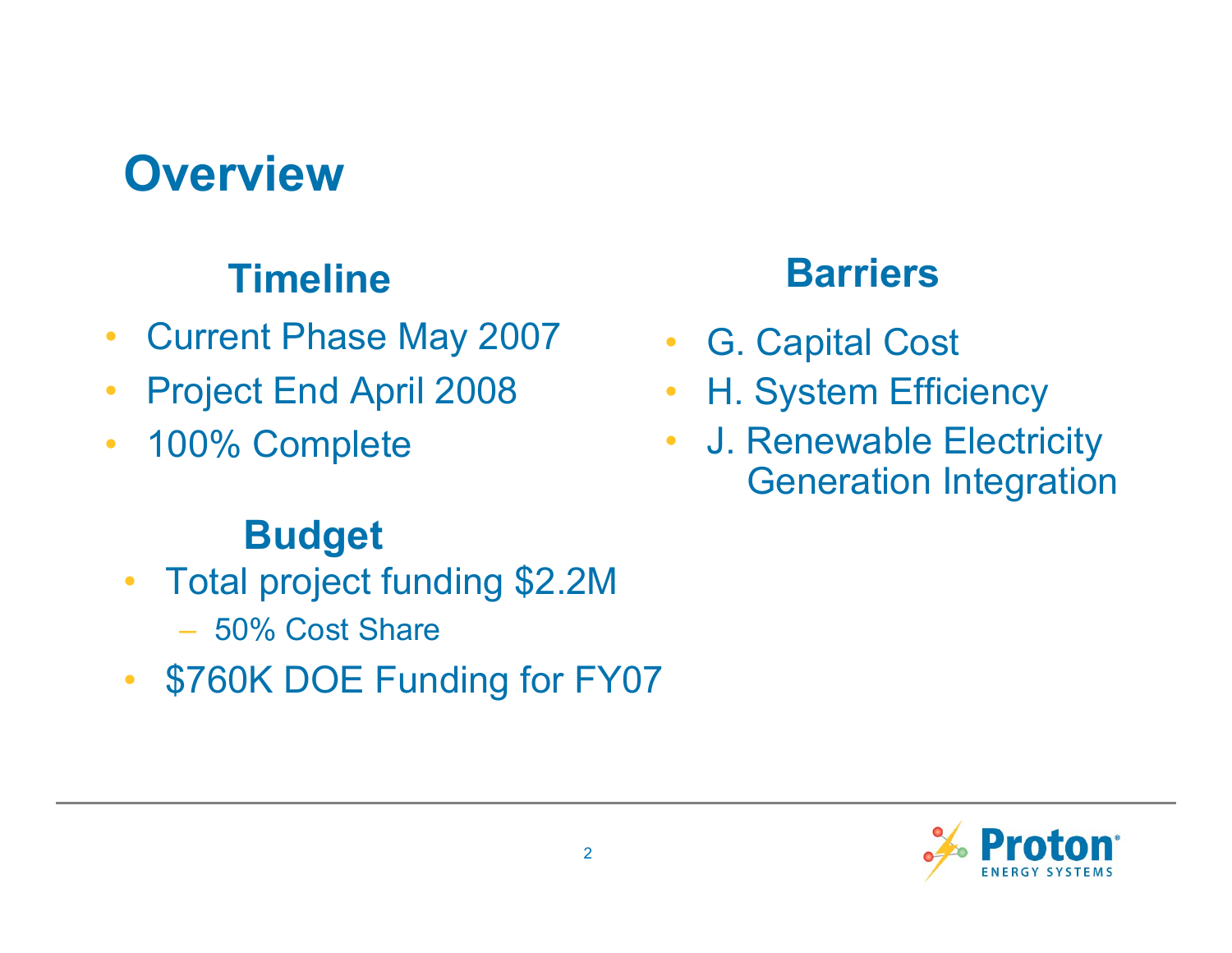# **Objectives**

- $\bullet$  Establish Pathway To Larger PEM Systems  $-$  100 kgH $_{\rm 2}$ /day With Growth To 500 kgH $_{\rm 2}$ /day
- $\bullet$  Optimize For Capital Cost And Energy Efficiency Emphasis On Cell Stack And Power Supply
- $\bullet$  Refine Focus Areas For Future Research
	- Which May Yield The Best Cost Reductions?

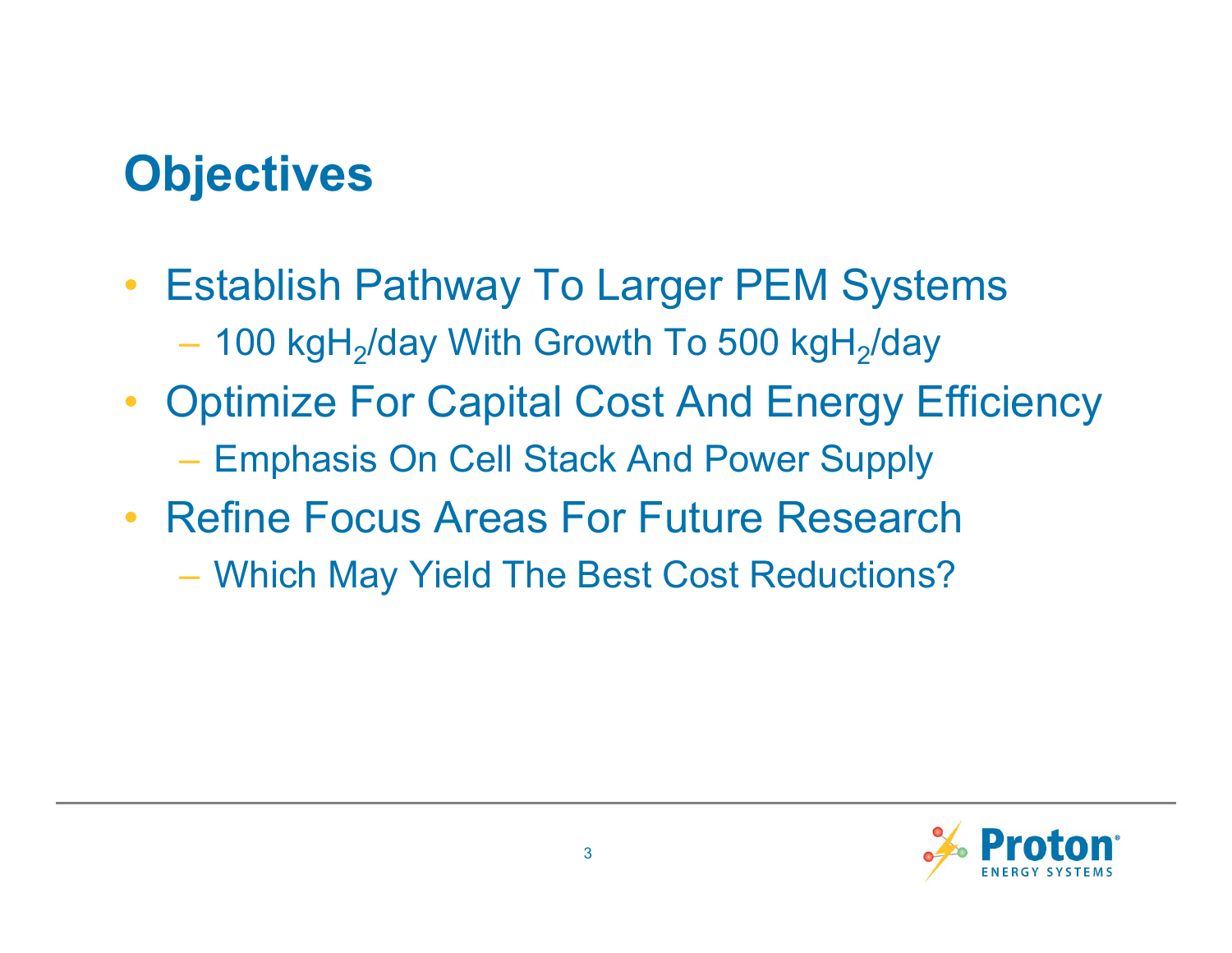#### **Milestones**

- $\bullet$ Submitted Final Report, April 2008
- Project Complete

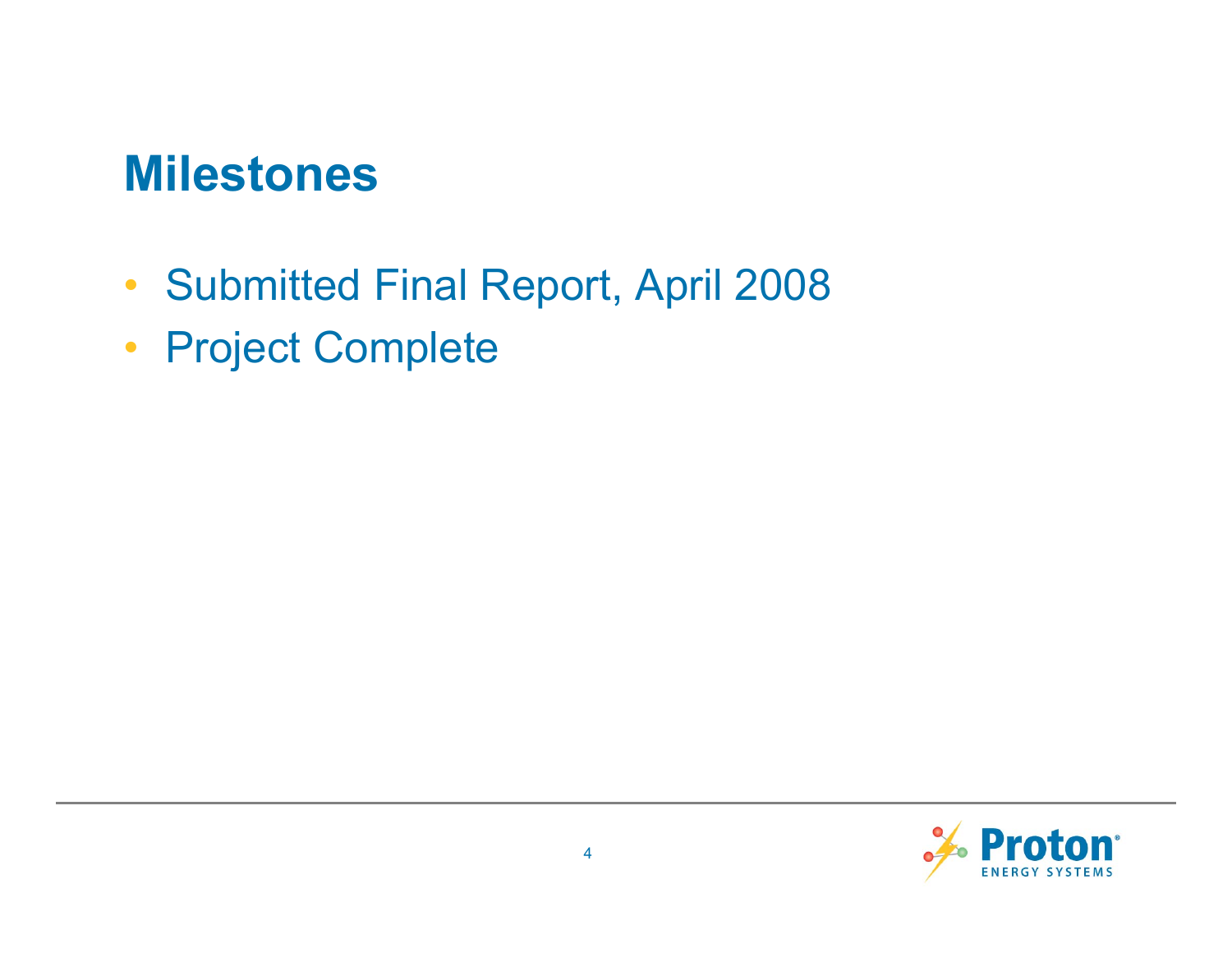# **Approach**

- $\bullet$ Optimize Functional Architecture, 100 kgH<sub>2</sub>/day
	- Perform Design Trade Studies
	- Modeling And Analysis using H2A
	- Perform Subsystem Testing As Appropriate For Data
- $\bullet$  Conceptual Design / Physical Architecture
	- **Preliminary Sizing Of Components**
	- Top Level Drawings
	- Perform Hazard Analysis
	- Obtain Relevant Budgetary Quotations

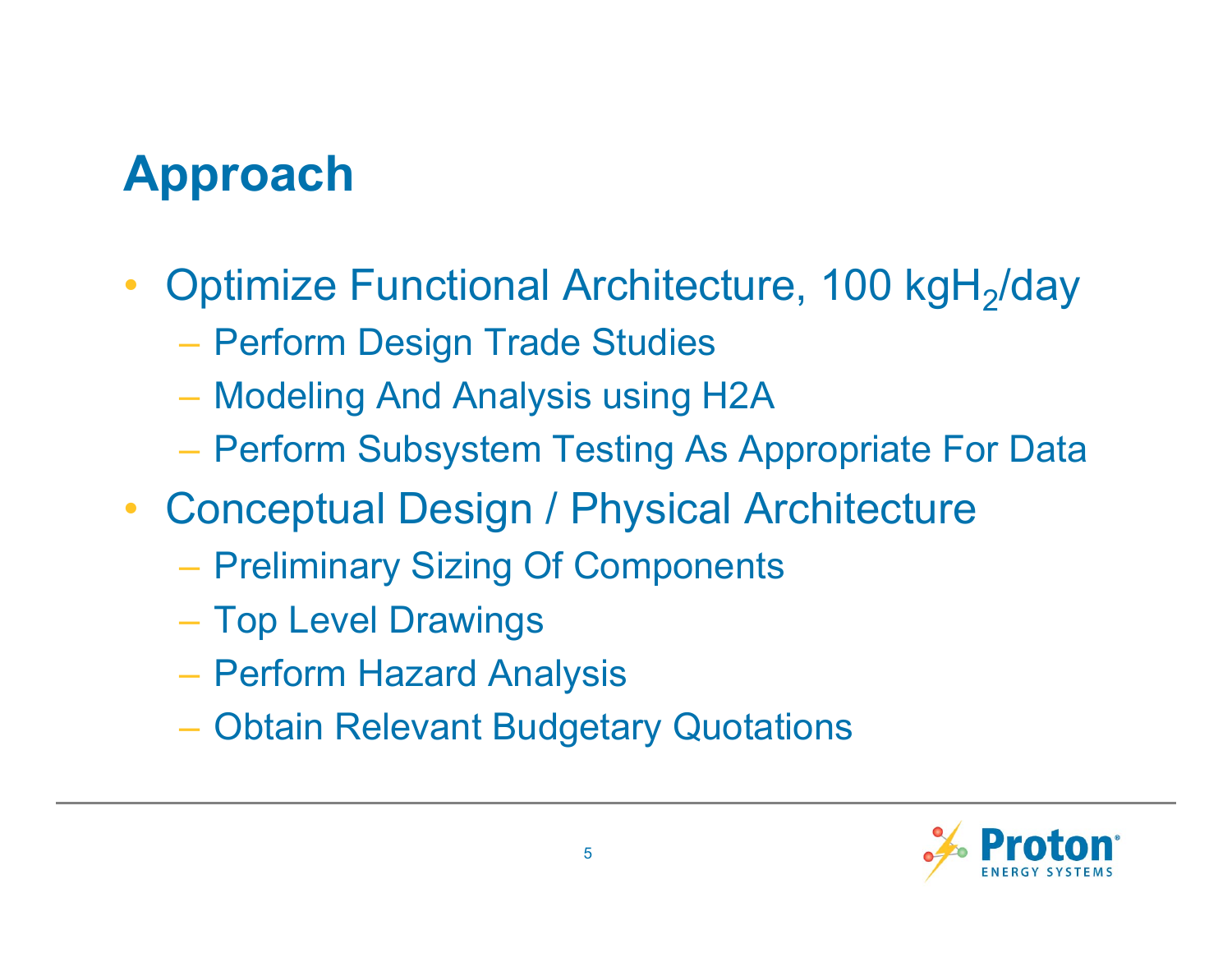# **Results – DOE Targets**

- $\bullet$ Significant Gains Achievable At 100 kgH<sub>2</sub>/day
- $\bullet$ Addresses Near Term Market Requirements

| <b>Characteristics</b>                     | <b>Units</b>           | 100 kg/day<br>H <sub>2</sub> A Est.<br>(2011) | <b>DOE 1500</b><br>kg/day Target<br>(2012) |
|--------------------------------------------|------------------------|-----------------------------------------------|--------------------------------------------|
| <b>Hydrogen Cost</b>                       | (\$/kg)                | 5.21                                          | 3.70                                       |
| <b>Electrolyzer</b><br><b>Capital Cost</b> | (\$/kg)<br>\$/kW)      | 1.74<br>1676                                  | 0.70<br>400                                |
| Electrolyzer<br><b>Energy Efficiency</b>   | $\frac{0}{0}$<br>(LHV) | 58                                            | 69                                         |

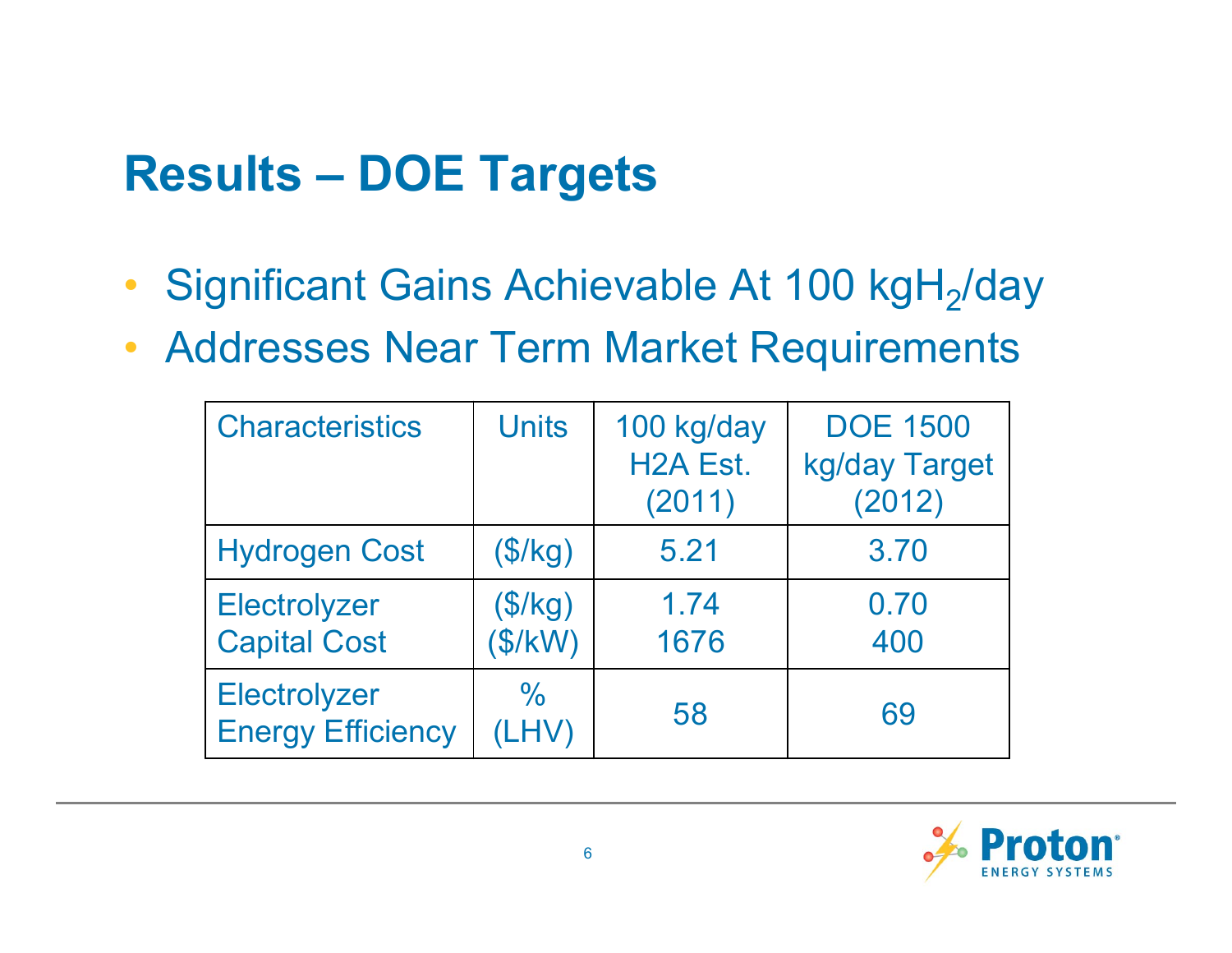## **Results – Life Cycle Cost**

- • Electricity Use Dominates Cost
	- Electrical Efficiency Can Drive Cost Reduction
- $\bullet$ Capital And Maintenance 1/3 Life Cycle Cost



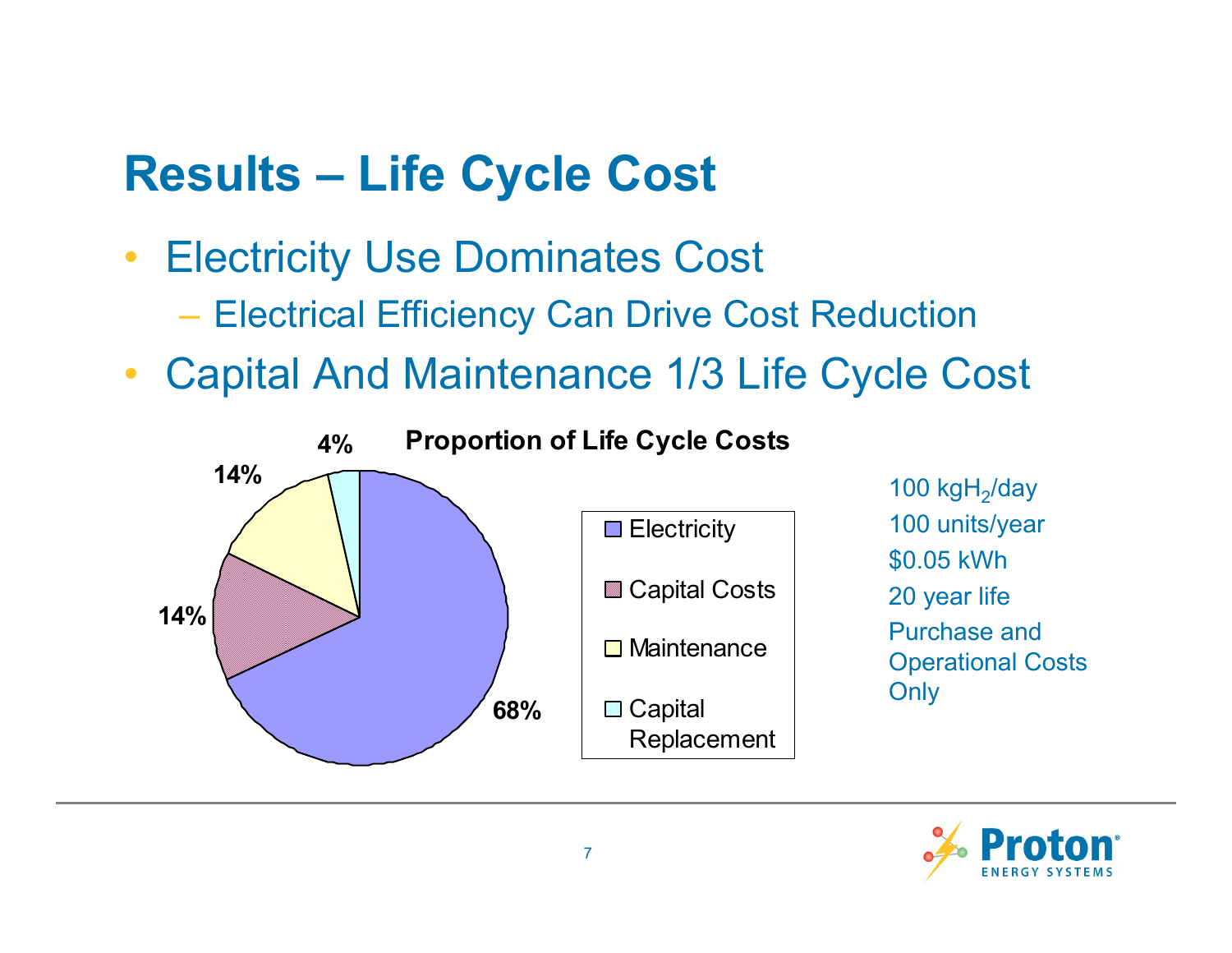### **Results – Electrical Efficiency**

 $\bullet$  Cell Stack Losses About 20% Of Power Used Direct Loss Plus Half of Aux Loads For Cooling



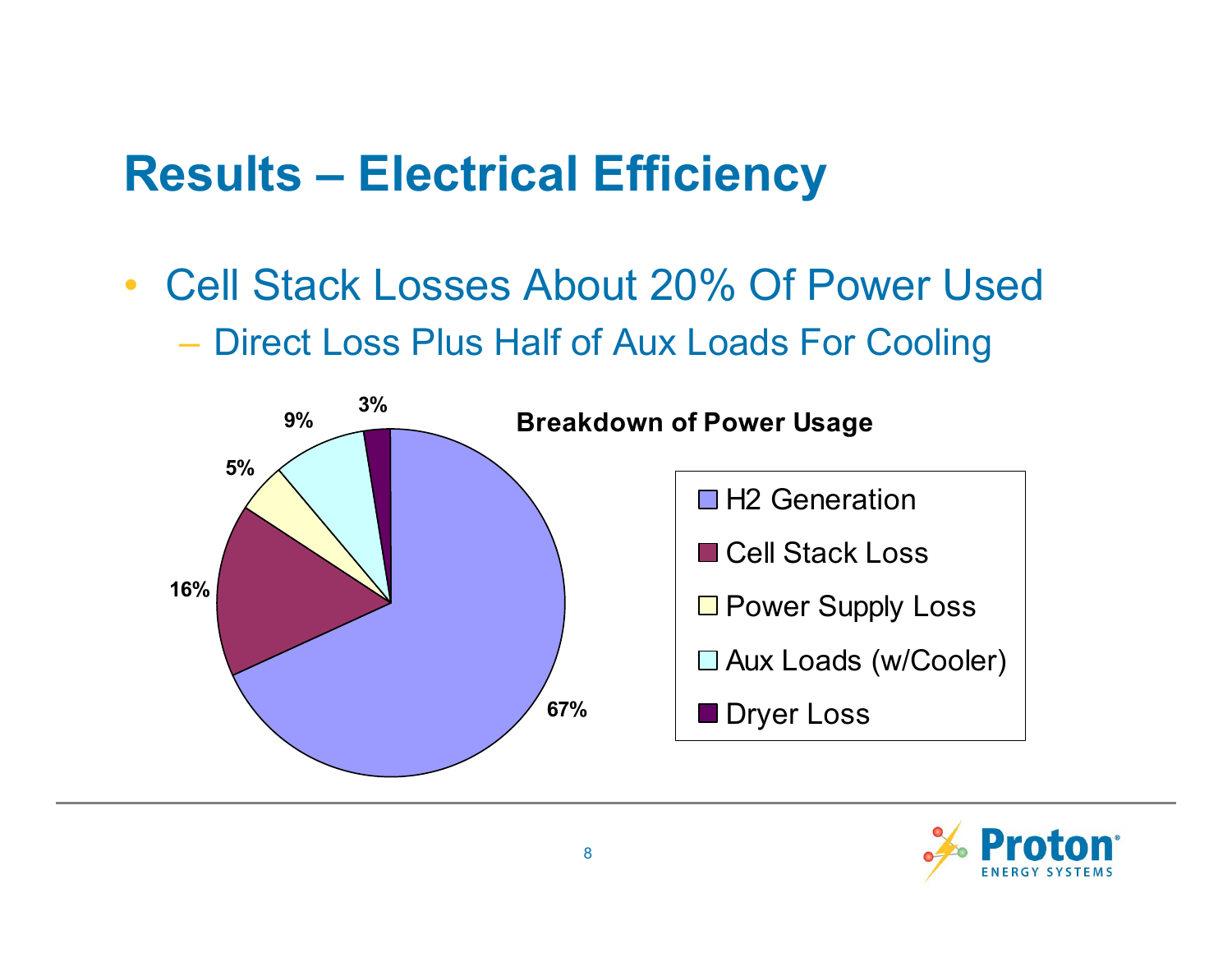# **Results – Key Design Trade Study**

- $\bullet$  Power Supply And Cell Stack Interaction
	- **Power Supply** 
		- High Voltage / Low Current Best For Efficiency
	- Cell Stack
		- Large Active Area / Least # Of Cells For Cost
	- Solution
		- $\bullet$  One Power Supply Driving Multiple Cell Stacks In Series Enables A Cost Effective Middle Ground

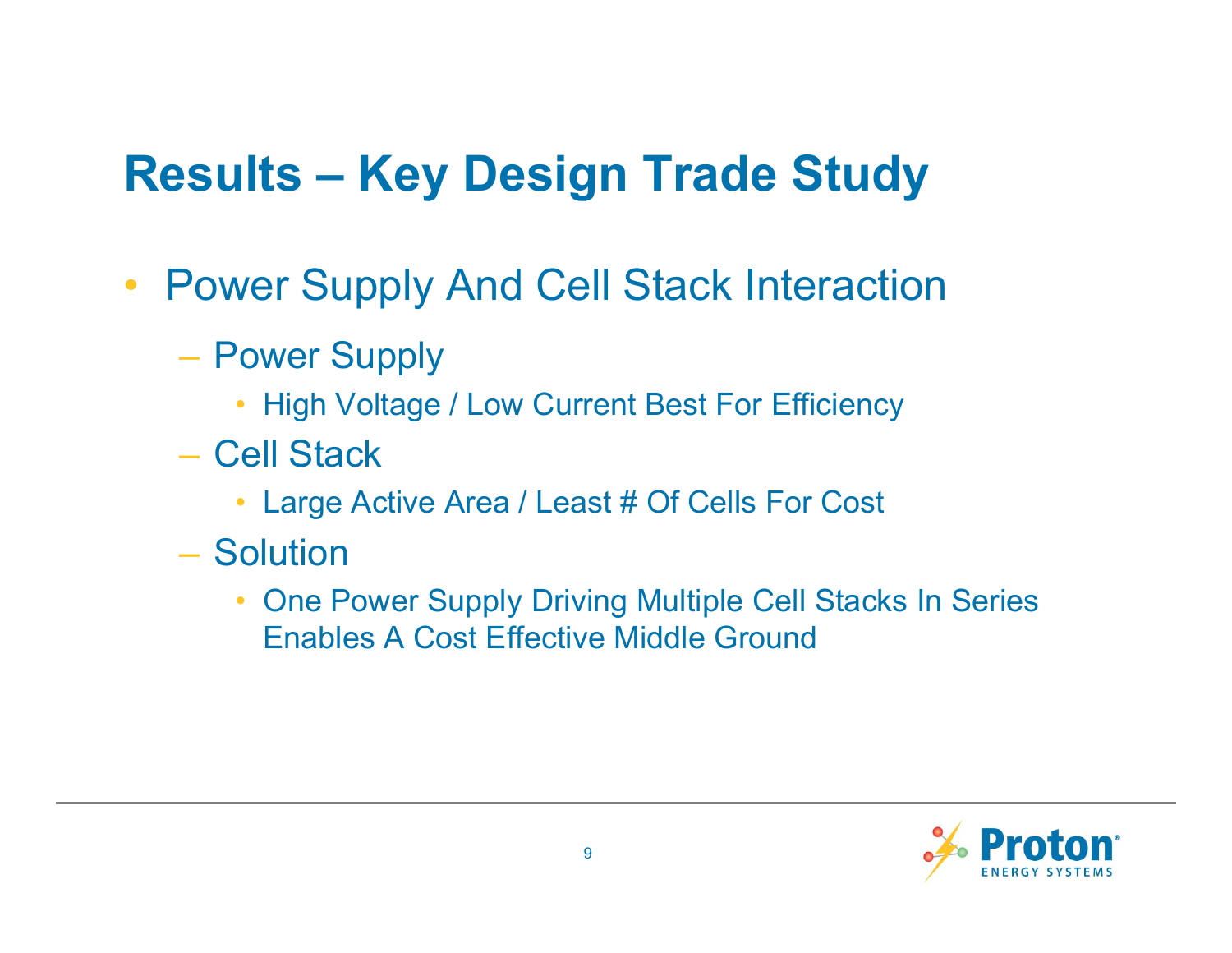### **Results – Power Supply Trade Study**

- • IGBT Technology Power Supply Best Solution
	- System Cost and <u>Net</u> Efficiency Combination
	- Integration With Renewable Power Sources (AC/DC)

**Efficiency vs. Cost - Variable Current Density**



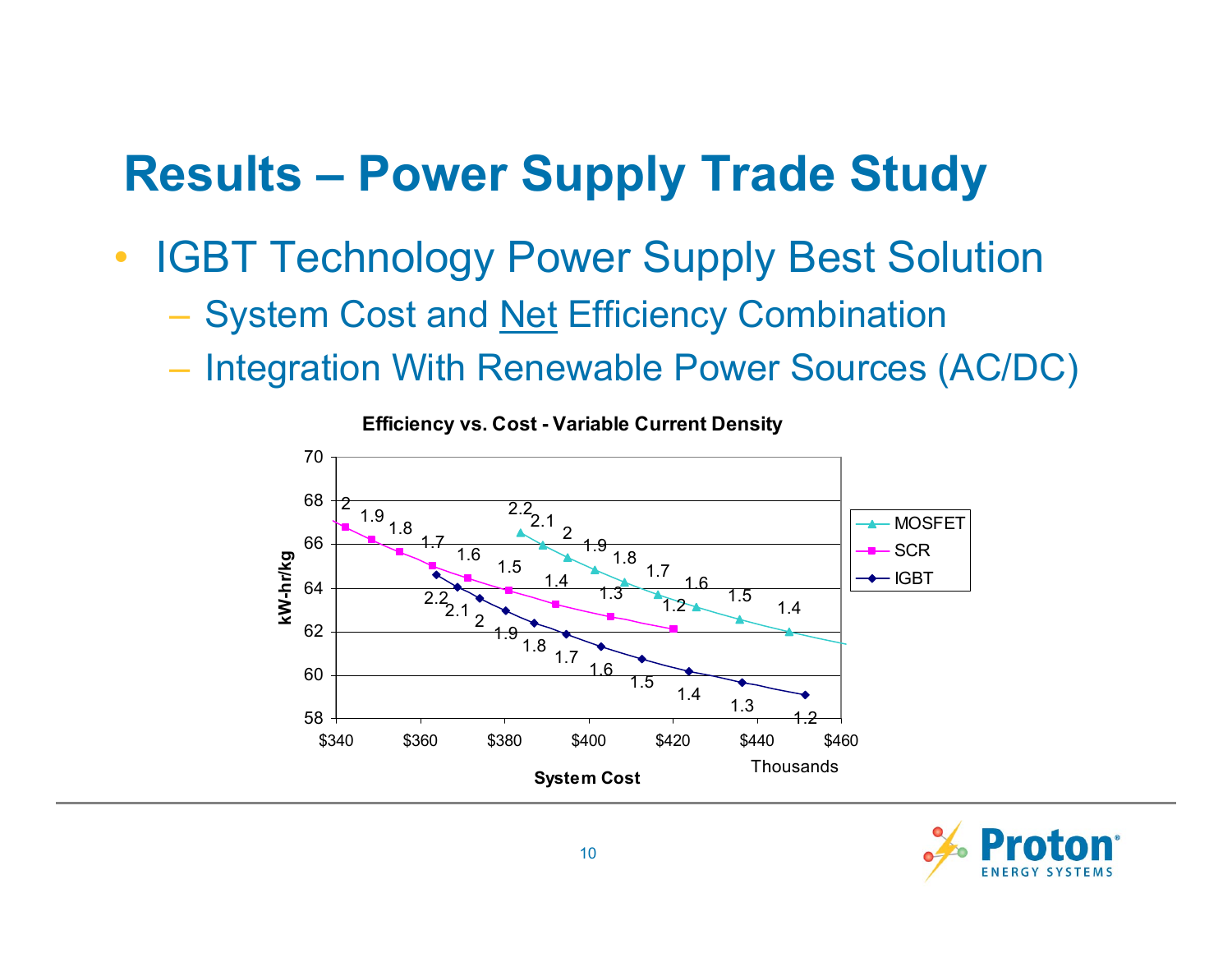## **Results – Cell Stack Trade Study**

- $\bullet$  Current Production
	- Higher Labor Content
	- Marginal Efficiency
	- Lower Material Cost
- • Bi-Polar Plate
	- Fewer Parts
	- Higher Efficiency Design
	- Higher Material Cost

#### Additional Development Required For Final Selection



210 cm<sup>2</sup> active area, 25 kg  $H<sub>2</sub>/day$  cell stack



550 cm2 active area, 34 kg  $H<sub>2</sub>/day$  cell stack

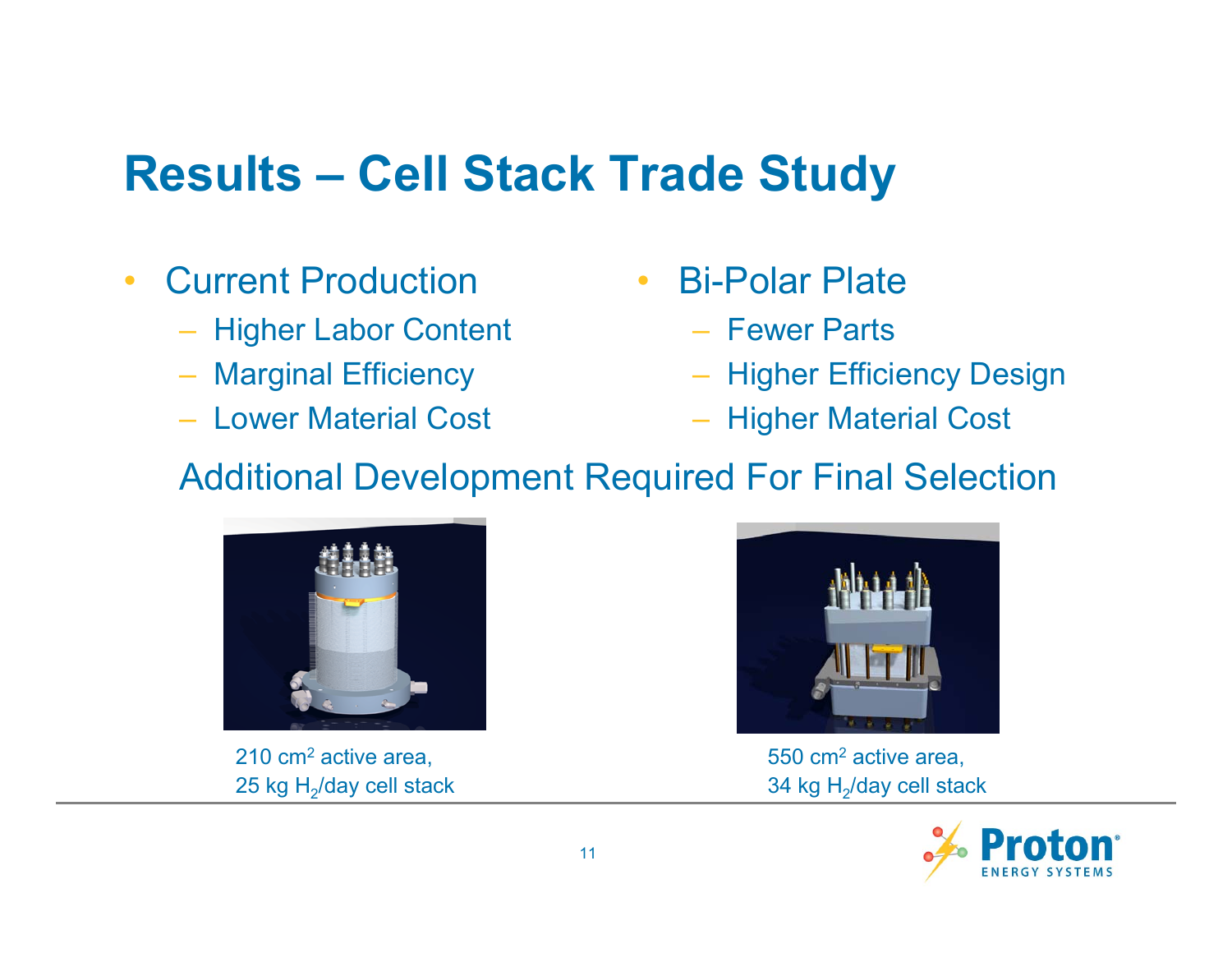## **Results – Hydrogen Drying Trade Study**

- Production PSA Dryer Uses 10% Of The Product Hydrogen To Regenerate
- Increasing System Pressure To 30 barg Cuts Loss To 5%
- Cooling The Product Gas Prior To Dryer Reduces Loss Conservatively To 2-3%
- Larger Output System Enables Cost Effective Solution Not Possible At Current Size

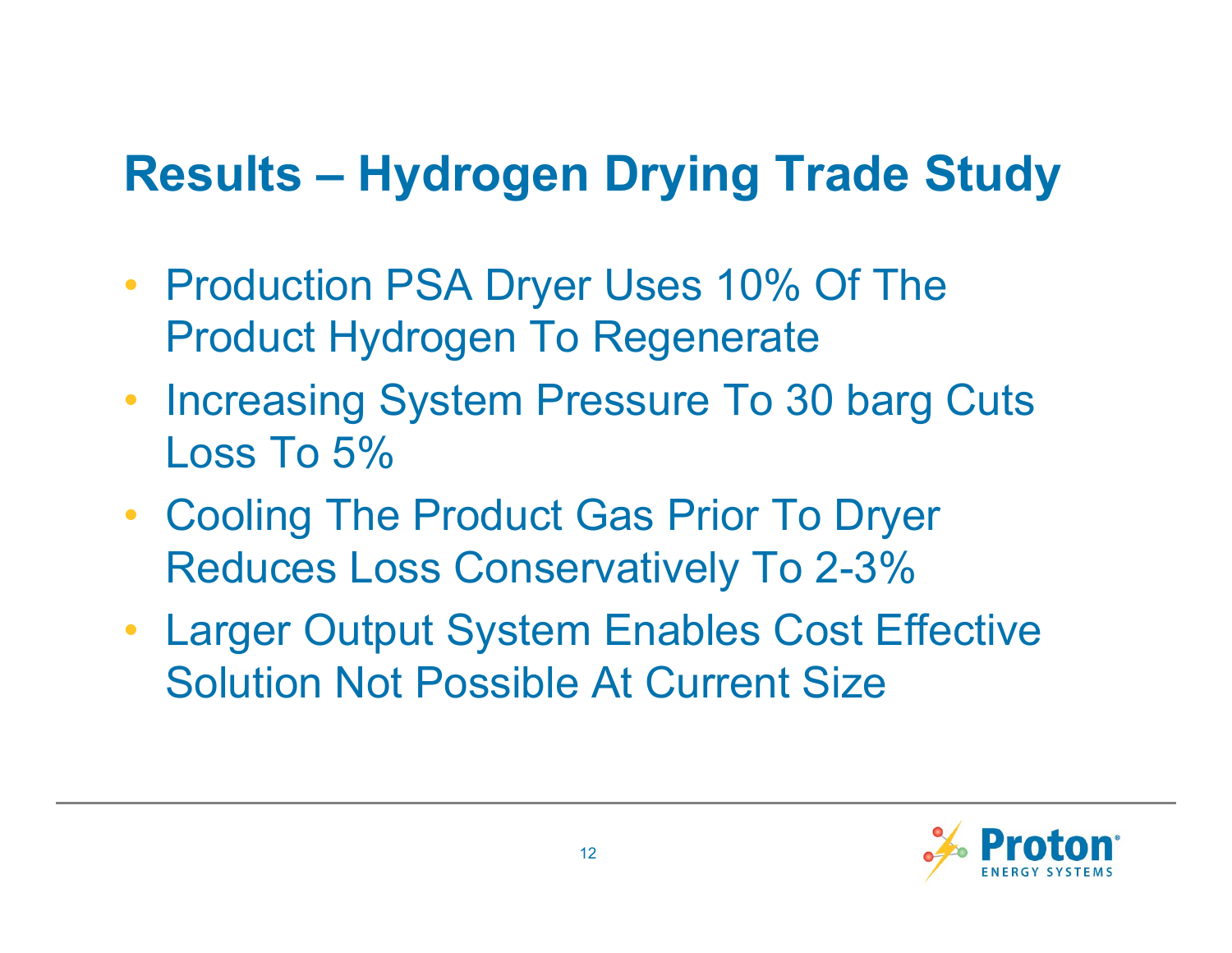### **Results – Separator Subsystem Testing**

- $\bullet$  Visualization of Higher Flows For Trade Study
- Hydrogen Separator – Indicates Feasibility Of Small Simple Separator
- Oxygen Separator
	- Large Simple Separator Is Unlikely
	- Multiple Separators May Be Required



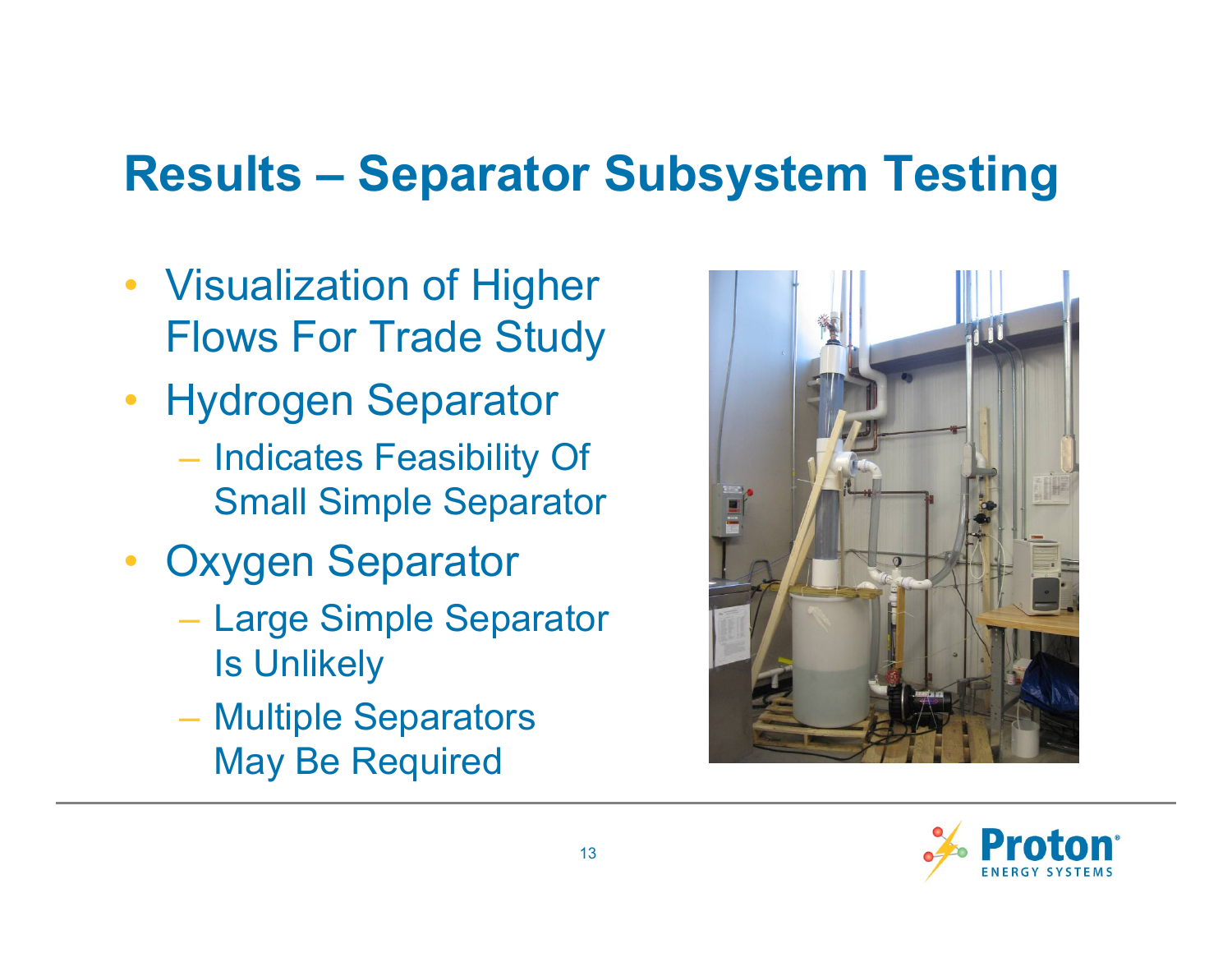# **Results – Power Supply Testing**

- $\bullet$ **SCR DC Motor Drive** 
	- Rated 98% Efficiency
	- Highest Efficiency Supply **Studied**
	- Current Pulse Output
- Sub-Scale Test
	- 12 kgH<sub>2</sub>/day Unit
	- Cell Stacks In Series
- $\bullet$  Insight Gained
	- Required 6% Additional Energy per kg  $H_2$  vs. Baseline
	- Lowest Net System Efficiency Of Study



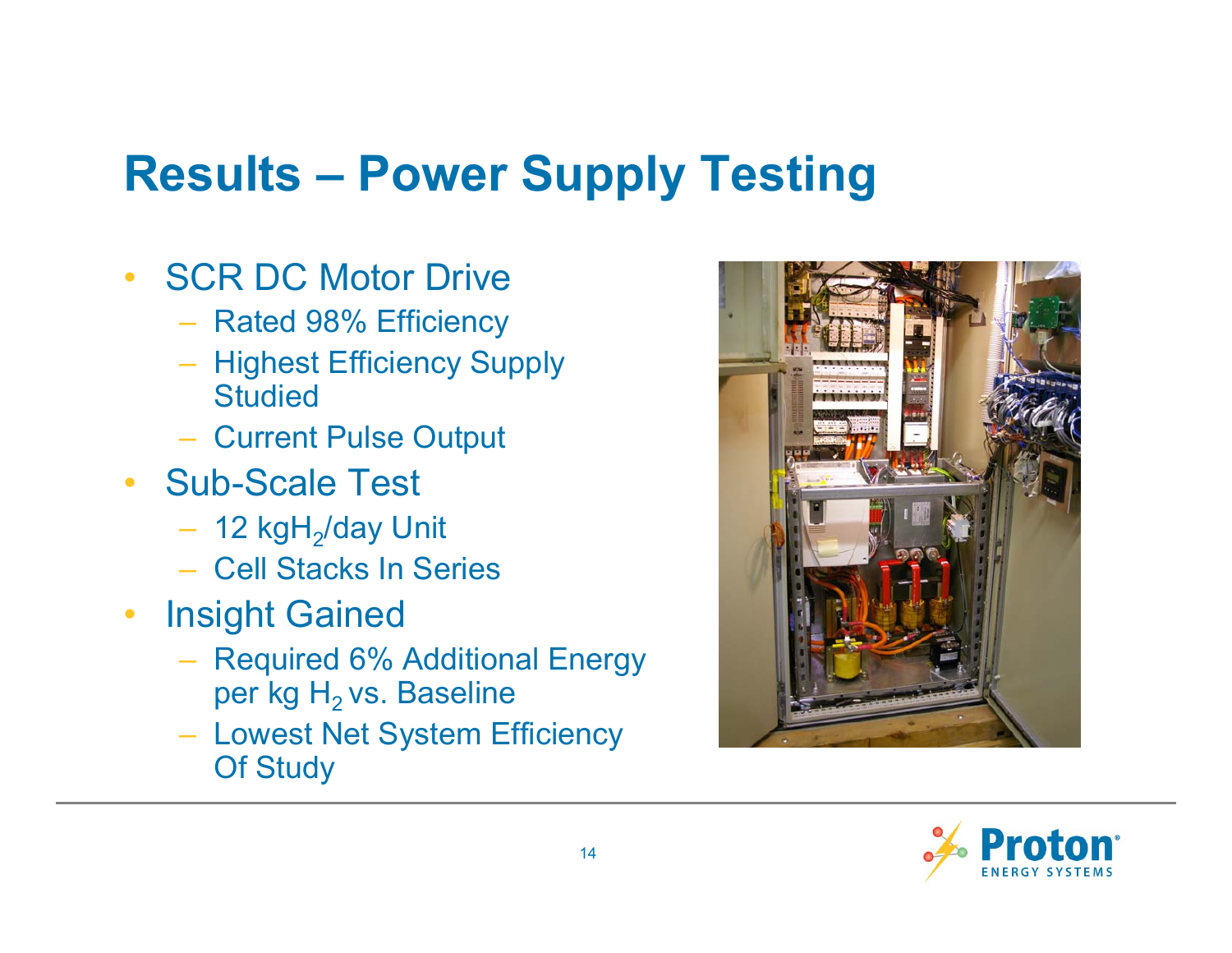### **Results – Conceptual Design**

- $\bullet$  Eight Times Generation Capacity With Only Three Times Increase In Size (12'x5'x6')
- $\bullet$ Compartmentalized For Hazard Mitigation



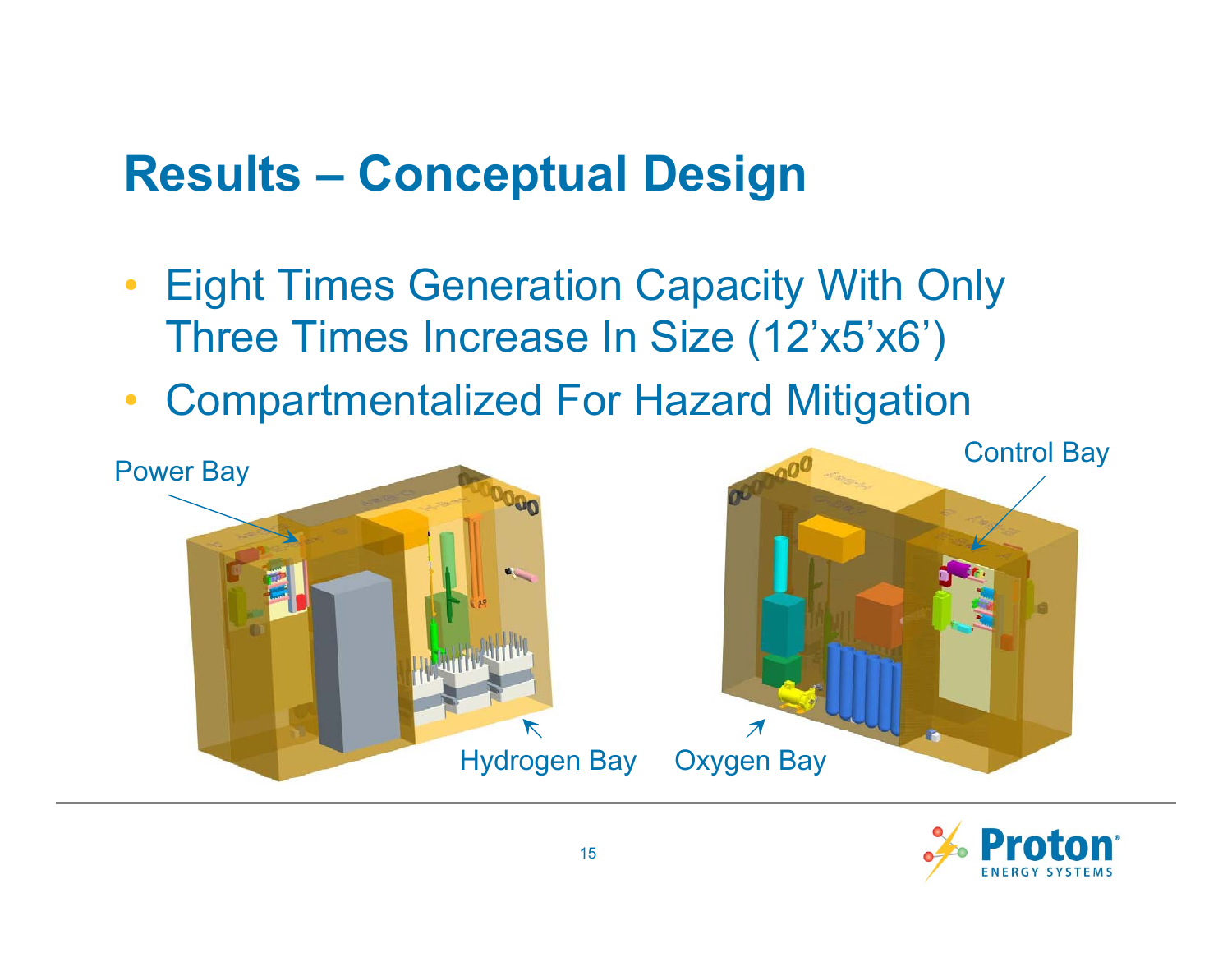### **Proposed Future Work**

- $\bullet$ Program Complete
- $\bullet$  Focus Areas Identified For Future Work
	- Bi-Polar Plate Cell Stack Development
		- •Scale Up In Active Area, 6 x Present Design
		- Greatest Potential For Increased System Efficiency
	- Full Scale Balance Of Plant Development
		- •Separation And Drying For High Efficiency And Low Cost